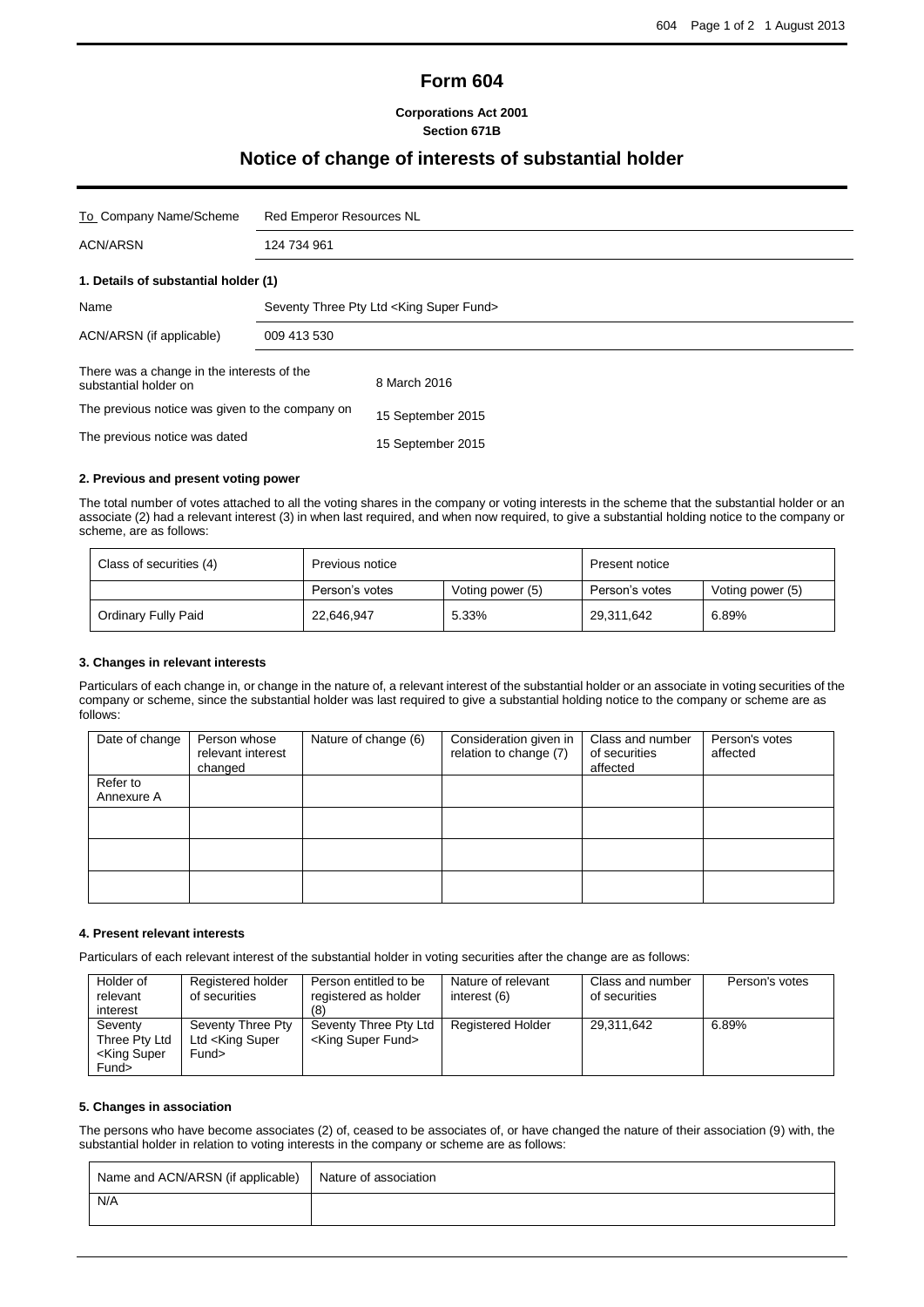#### **6. Addresses**

The addresses of persons named in this form are as follows:

| Name                                                    | Address                                           |
|---------------------------------------------------------|---------------------------------------------------|
| Seventy Three Pty Ltd <king super<br="">Fund&gt;</king> | Level 1, 35 Richardson Street, West Perth WA 6005 |
|                                                         |                                                   |

### **Signature**

| print name | Tony King              | capacity | Director      |
|------------|------------------------|----------|---------------|
|            | $sign here$ Attempting | date     | 11 March 2016 |

#### **DIRECTIONS**

- (1) If there are a number of substantial holders with similar or related relevant interests (eg. a corporation and its related corporations, or the manager and trustee of an equity trust), the names could be included in an annexure to the form. If the relevant interests of a group of persons are essentially similar, they may be referred to throughout the form as a specifically named group if the membership of each group, with the names and addresses of members is clearly set out in paragraph 6 of the form.
- (2) See the definition of "associate" in section 9 of the Corporations Act 2001.
- (3) See the definition of "relevant interest" in sections 608 and 671B(7) of the Corporations Act 2001.
- (4) The voting shares of a company constitute one class unless divided into separate classes.
- (5) The person's votes divided by the total votes in the body corporate or scheme multiplied by 100.
- (6) Include details of:
	- (a) any relevant agreement or other circumstances because of which the change in relevant interest occurred. If subsection 671B(4) applies, a copy of any document setting out the terms of any relevant agreement, and a statement by the person giving full and accurate details of any contract, scheme or arrangement, must accompany this form, together with a written statement certifying this contract, scheme or arrangement; and
	- (b) any qualification of the power of a person to exercise, control the exercise of, or influence the exercise of, the voting powers or disposal of the securities to which the relevant interest relates (indicating clearly the particular securities to which the qualification applies).

See the definition of "relevant agreement" in section 9 of the Corporations Act 2001.

- (7) Details of the consideration must include any and all benefits, money and other, that any person from whom a relevant interest was acquired has, or may, become entitled to receive in relation to that acquisition. Details must be included even if the benefit is conditional on the happening or not of a contingency. Details must be included of any benefit paid on behalf of the substantial holder or its associate in relation to the acquisitions, even if they are not paid directly to the person from whom the relevant interest was acquired.
- (8) If the substantial holder is unable to determine the identity of the person (eg. if the relevant interest arises because of an option) write "unknown".
- (9) Give details, if appropriate, of the present association and any change in that association since the last substantial holding notice.